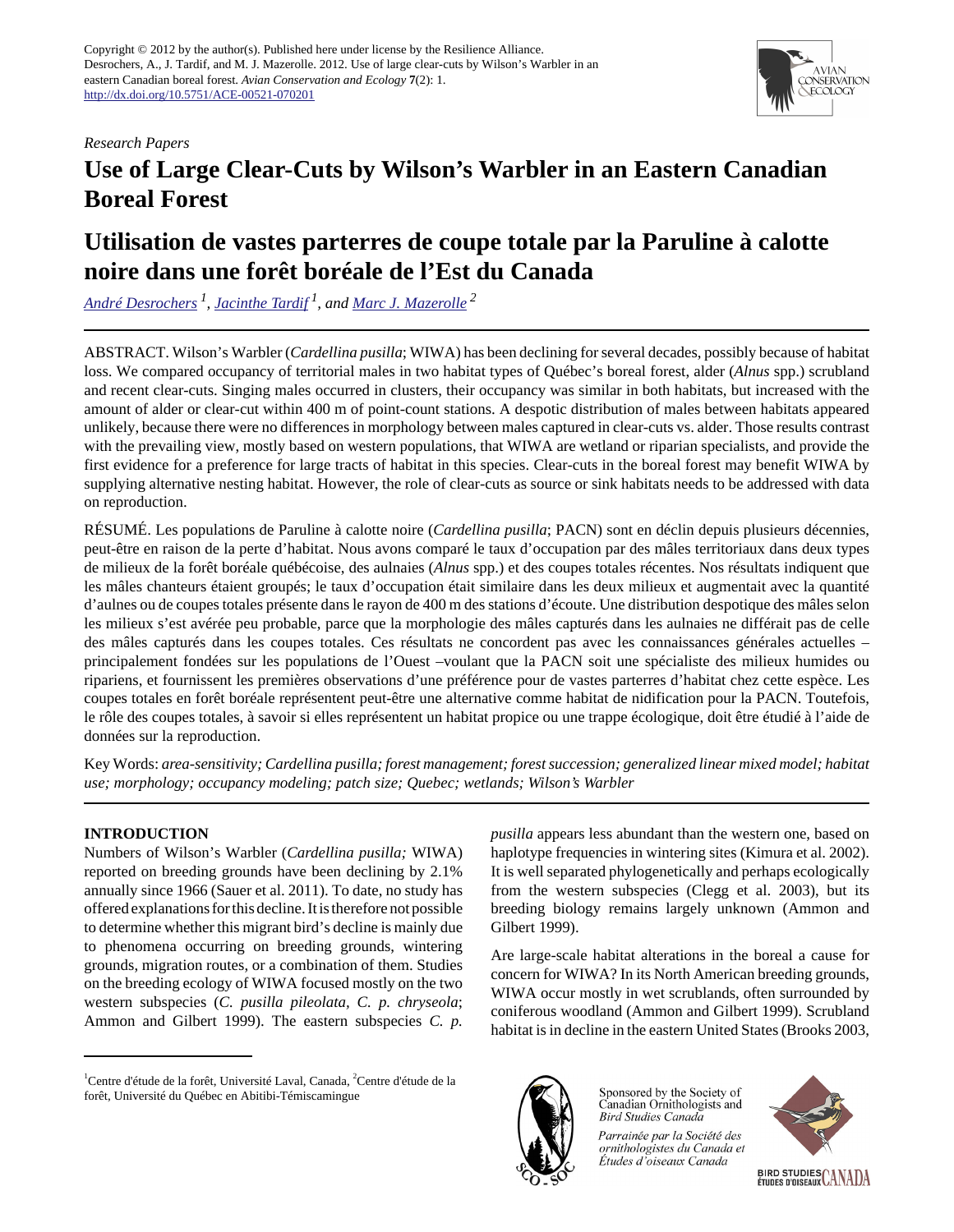Schlossberg and King 2009), but the areas concerned are mostly south of the species' breeding range. Extensive logging of boreal mature forests (Boucher et al. 2009) has promoted habitats with a patchy structure similar to that found in alder (*Alnus* spp.) and other wet scrubland. Additionally, the water table can move up in the five years following clear-cutting (Pothier et al. 2003), creating favorable mesic conditions. WIWA have been reported as breeding in recent clear-cuts in Québec and Labrador (Crête et al. 1995, Imbeau et al. 1999, Simon et al. 2002). Clear-cuts may be suboptimal for the species, however. In such a case, we would expect a despotic distribution of WIWA (sensu Fretwell 1972) in favor of alder scrubland, with individuals occupying alder scrubland exhibiting a greater resource-holding potential, as determined by age or morphology (Kölliker et al. 1999), than those occupying clear-cuts.

As with other songbirds, responses of WIWA to changes in habitat area will be exacerbated if they exhibit area-sensitivity, i.e., a preference of large tracts of habitats to small ones (Desrochers et al. 2010), or if they occur in clusters within suitable habitat (Ahlering and Faaborg 2006). In fact, territory clustering may be one of the main causes of area-sensitivity (Bourque and Desrochers 2006), and could be a proximate mechanism leading to precipitous declines in species' occupancy following habitat loss. However, no published studies have reported area-sensitivity, clustering, or the lack thereof, in WIWA.

Our objective was to compare the use of alder scrubland and clear-cut habitats of an eastern Canadian forest by territorial WIWA. Additionally, we sought evidence for a despotic distribution between habitats by comparing the age class and morphology of males caught in alder scrubland and clear-cuts. Finally, we evaluated habitat area-sensitivity and clustering in the distribution of singing WIWA males, independent of habitat type.

#### **METHODS**

#### **Study area**

The study was conducted in the Forêt Montmorency, a 66 km² area of managed boreal landscape 60 km north of Québec City, Canada (Fig. 1). Mean temperatures in June, July, and August are 12.3°C, 14.6°C, and 13.5°C, respectively. Mean annual precipitation is 1416.5 mm, 951.2 mm of which falls as rain and 465.3 mm as the water equivalent of snow (data from an automated weather station at the study area, operated by Environment Canada). The landscape is hilly with elevations ranging from 600 to 1100 m. Balsam fir (*Abies balsamea*) dominates mature forest stands accompanied by black spruce (*Picea mariana*), white birch (*Betula papyrifera*), and white spruce (*P. glauca*; Beauchesne et al. 1991). Forêt Montmorency has been managed for timber for more than 70 years, mostly by clear-cuts. Thus, it has become a fragmented forest with stands of differing ages and sizes ranging from  $\sim$ 1 to 100 ha.

**Fig. 1**. Forót Montmorency and locations of alder (*Alnus* spp.) and clear-cut  $(< 15 \text{ y})$  patches and point-count sites. Forót Montmorency is located 60 km north of Québec city, Canada.



#### **Point-counts**

All known alder (*Alnus rugosa*) scrublands, ranging in size from 0.2 to 4.8 ha, in the study area and most recent clear-cuts (< 15 years) were sampled. We obtained current locations and details of habitats from a Geographic Information System (GIS) based on the interpretation of aerial photos 1:10,000 ground-truthed with 201 sample plots randomly placed on the study area in 2002. Clear-cut sites experienced natural regeneration, mostly by balsam fir, white birch, white spruce, fruit shrubs (*Rubus* spp., *Sambucus* spp.), and alder (de Bellefeuille et al. 2001). Point-count stations were established along logging roads that crossed clear-cuts (*n* = 97) and in the coordinate centroid of naturally occurring alder scrublands also adjoining roads  $(n = 39; Fig. 1)$ . All point-count stations were separated by a minimum distance of 200 m (mean nearest neighbor distance  $= 274$  m) and we assume that individual birds were not counted in different point-count stations. We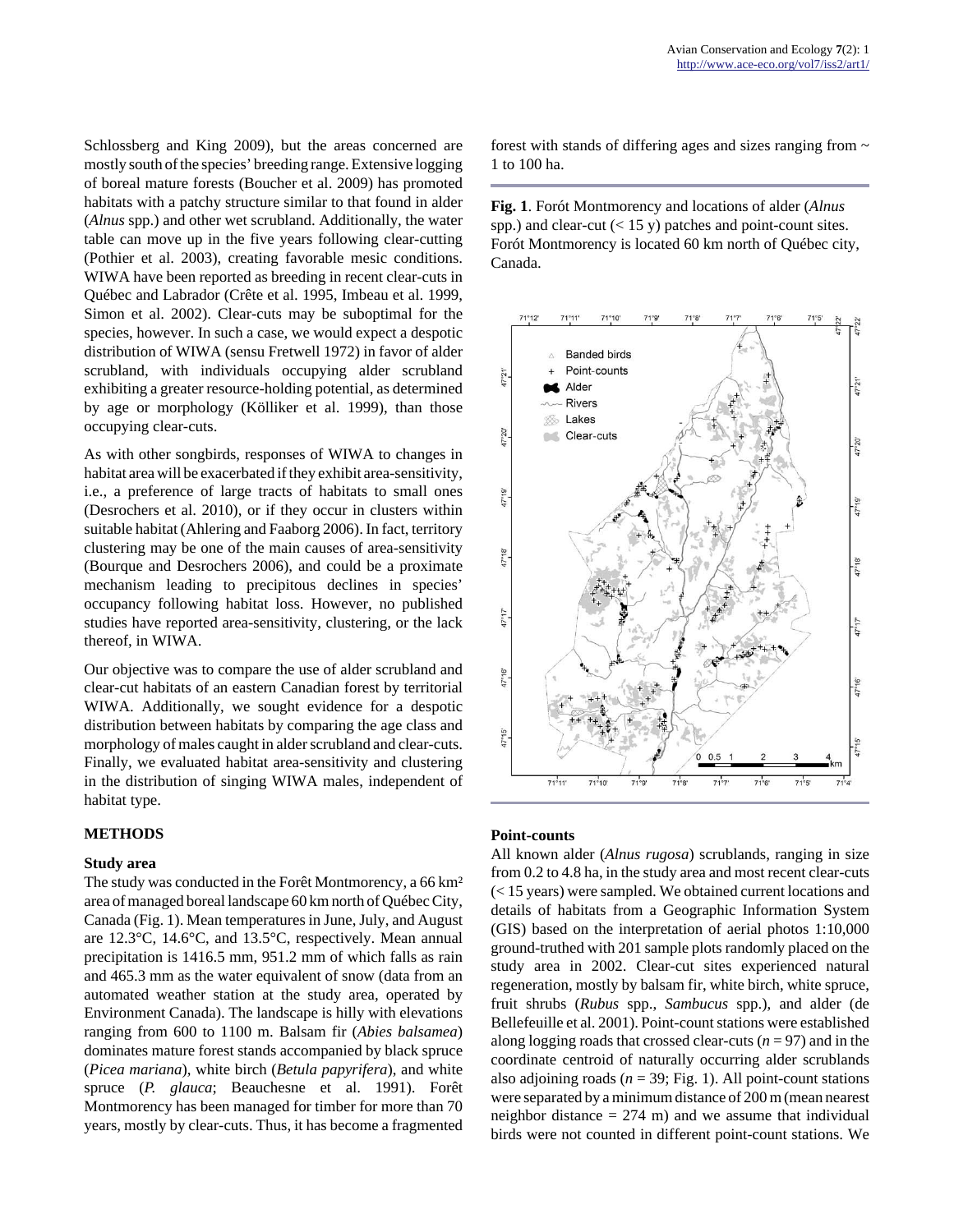**Table 1**. Comparison of multiseason models for habitat occupancy and detection probability of Wilson's Warbler (*Cardellina pusilla*), based on 136 point-count stations at Forêt Montmorency, Québec, 2003-2004. Area of habitat (clear-cut or alder, *Alnus* spp.) was calculated within 400 m of point-count stations, Alder = alder scrubland (vs. clear-cut as reference habitat),  $\gamma$  = probability of colonization,  $\psi$  = occupancy,  $\varepsilon$  = probability of extinction, p(.) = fixed probability of detection, p(visit) = visitand year-specific probability of detection.

| Model                                                                                |    | AIC    |       | w.   |
|--------------------------------------------------------------------------------------|----|--------|-------|------|
| $\Psi_{2003}$ (Area of habitat), $\gamma(.)$ , $\varepsilon(.)$ , $p(visit)$         |    | 642.07 |       | 0.56 |
| $\Psi_{2003}$ (Area of habitat + Alder), $\gamma(.)$ , $\varepsilon(.)$ , $p(visit)$ | 10 | 643.21 | 1.14  | 0.32 |
| $\Psi_{2003}(.), \gamma(.), \varepsilon(.), p(visit)$                                |    | 645.04 | 2.96  | 0.13 |
| $\Psi_{2003}$ (Area of habitat), $\gamma(.)$ , $\varepsilon(.)$ , $p(.)$             |    | 662.04 | 19.97 |      |
| $\Psi_{2003}$ (Area of habitat + Alder), $\gamma(.)$ , $\varepsilon(.)$ , $p(.)$     |    | 663.53 | 21.46 |      |
| $\Psi_{2003}(.), \gamma(.), \varepsilon(.), p(.)$                                    | 4  | 665.24 | 23.17 |      |

measured the area of clear-cut or alder scrublands within 400 m of the center of each point-count with ArcGIS 9.3 (ESRI 2008) to assess the ecological context of WIWA territories. Landscape overlap among neighboring point-count stations did not violate statistical independence (Zuckerberg et al. 2012). Songbirds may respond to landscape composition at greater radii (Desrochers et al. 2010) but the proximity of sampling points prevented analysis at larger radii, because it would have reduced the variation of regressors among plots, statistical power, and scope of inferences. We repeated all statistical analyses with radii of 100 m and 200 m, and came to similar results, thus for brevity we only show the results with 400 m radius.

Each point-count station was sampled three times during the 2003 breeding season  $(27 \text{ Mav} - 21 \text{ July})$  and twice in 2004 (19 May – 13 June). Sampling order was randomized with respect to habitat type and area, to avoid possible bias due to plant phenology. Six different observers well trained with WIWA vocalizations, were rotated across sites so each observer made no more than one visit per point-count station in a given year. Point-counts were conducted from 0400 to 1000 EST on days without precipitation or strong winds. They consisted of 5 min of passive observation followed by 5 min of WIWA song played at a volume comparable to that of bird vocalizations. Presence was recorded every time a WIWA was detected within 50 m of the observer.

#### **Occupancy and detection probability**

We conducted multiseason site occupancy analyses (MacKenzie et al. 2003, 2006). Models were fit by maximum likelihood with the unmarked package 0.9-0 in R Version 2.13.0 (Ihaka and Gentleman 1996, Fiske et al. 2011). We compared six models to evaluate WIWA occupancy in response to habitat type and size (Table 1). No goodness-offit (GOF) test is currently available for multiseason models. As a surrogate, we computed GOF tests for single season models with time-dependent detection probability and models including the parameters of interest on occupancy with a parametric bootstrap approach (MacKenzie and Bailey 2004, Hines 2006) and 10,000 iterations of the most general models to estimate c-hat (Burnham and Anderson 2002). Single season models fit the data well (c-hat ranged from 1 to 1.256). Numeric variables were centered on their mean before analyses. We used a model selection and multimodel inference approach (Burnham and Anderson 2002), based on the AICc implemented in the AICcmodavg package (Mazerolle 2011). To address effects of clear-cut age on WIWA occupancy, we analyzed clear-cut sites as a subset and compared six candidate models (Table 2).

Occupancy modeling has limitations here because habitat patches in boreal forests may contain few or single WIWA pairs, and individual males may frequently foray outside their territory (reviewed by Whitaker and Warkentin 2010), undermining the assumption of closure of the occupancy state required by occupancy models (MacKenzie et al. 2003). To complement occupancy models, we estimated habitat use by WIWA with generalized linear mixed models assuming perfect detection, but no closure of occupancy state. We used detection of singing males within 50 m as a binomial response to habitat type, age, and habitat area (clear-cut or alder) within 400 m as fixed effects. We included year and site as random effects. We used the Kenward-Roger method for the estimation of residual degrees of freedom (Schaalje et al. 2001). We accounted for spatial structure in mixed-model residuals by using a spatially corrected residual covariance matrix with exponential distance weighting (proc GLIMMIX, SAS Institute 2009). Occupancy modeling under maximum likelihood estimation does not allow for incorporation of spatially corrected covariance matrices among study sites, except where spatial replication substitutes actual temporal visits to sites (Hines et al. 2010).

#### **Clusters of singing males**

We tested whether singing WIWA males occurred in clusters, randomly, or in regular arrays, independent of habitat type or size, based on the spatial autocorrelation (procedure VARIOGRAM, SAS Institute 2009) of standardized deviance residuals. Those residuals were obtained from a generalized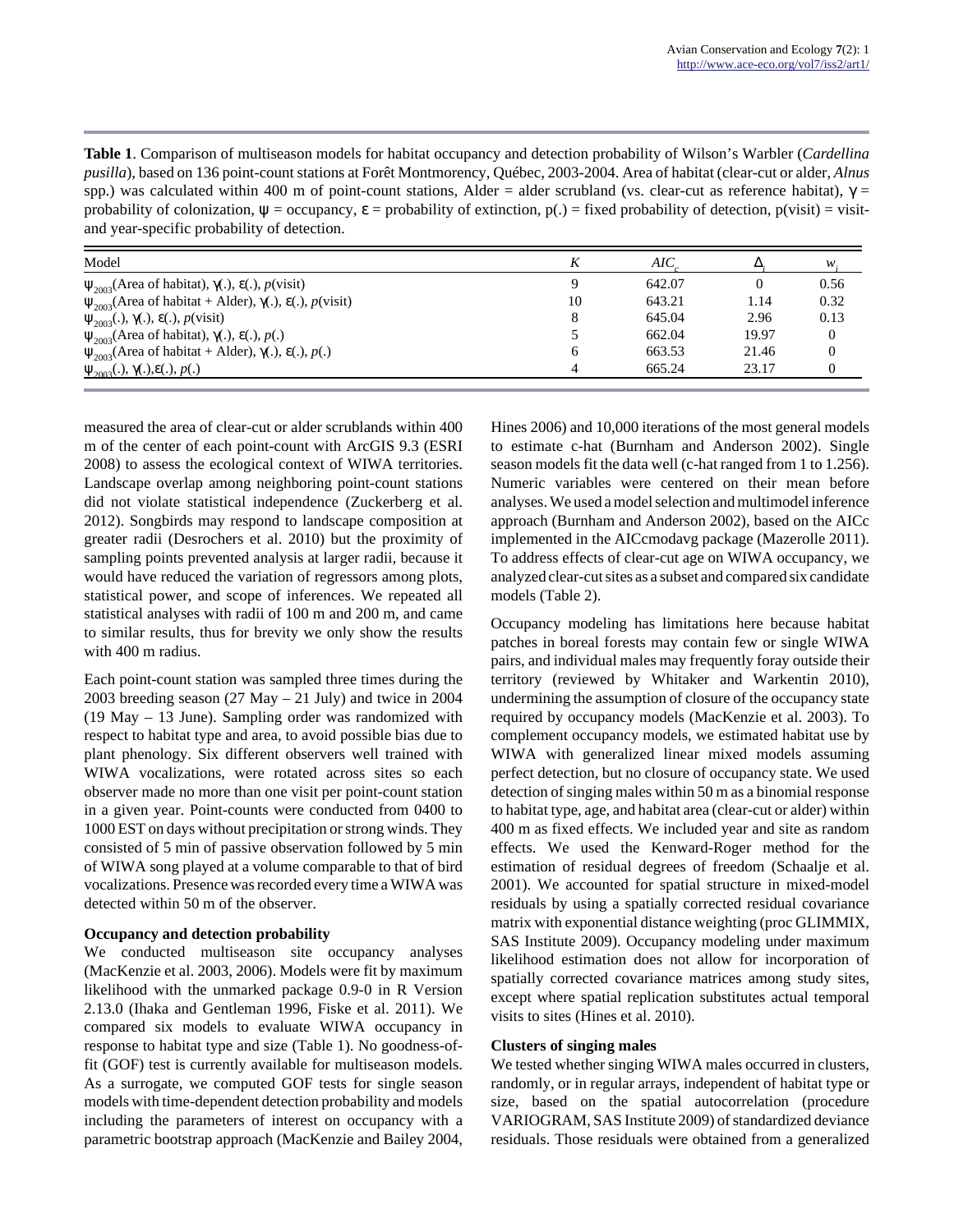| Model                                                                                  |    | AIC    |       | w.       |  |
|----------------------------------------------------------------------------------------|----|--------|-------|----------|--|
| $\Psi_{2003}$ (Area of habitat + Age), $\gamma(.)$ , $\varepsilon=(.)$ , $p(visit)$    | 10 | 511.80 |       | 0.92     |  |
| $\Psi_{2003}$ (Area of habitat), $\gamma(.)$ , $\varepsilon = (.)$ , $p(\text{visit})$ |    | 516.93 | 5.13  | 0.07     |  |
| $\Psi_{2003}(.), \gamma(.), \varepsilon = (.), p(visit)$                               |    | 520.64 | 8.84  | 0.01     |  |
| $\Psi_{2003}$ (Area of habitat + Age), $\gamma(.)$ , $\varepsilon=(.)$ , $p(.)$        |    | 523.32 | 11.52 | $\Omega$ |  |
| $\Psi_{2003}$ (Area of habitat), $\gamma(.)$ , $\varepsilon =(.)$ , $p(.)$             |    | 528.60 | 16.80 | $\Omega$ |  |
| $\Psi_{2003}(.)$ , $\gamma(.)$ , $\varepsilon = (.)$ , $p(.)$                          |    | 532.13 | 20.33 |          |  |

**Table 2**. Multiseason occupancy of clear-cuts (n = 97) by Wilson's Warbler (*Cardellina pusilla*), as a function of clear-cut age and area at Forêt Montmorency, Québec, 2003-2004. Age = age years since clear-cut. Area of habitat (clear-cut or alder, *Alnus* spp.) was calculated within 400 m of point-count stations. See Table 1 legend for other symbol definitions.

linear model with detection of singing males as a binomial response (procedure GLIMMIX, SAS Institute 2009), habitat type and area within 400 m as fixed effects, and year and site number as random effects. We used Moran's I as a measure of spatial autocorrelation.

#### **Morphology and age**

Between 28 May and 14 July 2003 and 2004, we captured 52 males in alder and clear-cut sites, by attracting them to mist nests with song playbacks. Each individual captured was color-banded and gender was assigned, based on the presence of a cloacal protuberance or a brood patch. Age class (second year or after second year) was determined from flight feather wear and shape (Pyle 1997). We measured body mass, wing length (flattened), outer rectrix length (2003 only), exposed culmen, and took a digital photograph of the top of the head. The length of each individual's black cap on the crown was measured with Adobe Photoshop® with a correction for scale based on the exposed culmen length measured in the field and visible in the pictures. The length of the black cap was assumed to be indicative of phenotypic quality for males (Rohwer 1975, Thusius et al. 2001). Captures were attempted in every site where WIWA had been detected previously at least once. Capture sites were dispersed over the entire study area (Fig. 1). We performed independent-sample *t*-tests on the five measurements taken to compare morphological traits between individuals from both sites. Residuals met normality and homoscedasticity assumptions.

#### **RESULTS**

#### **Relative use of alder and clear-cut patches**

Territorial male WIWA  $(n = 52)$  were detected in 34% of the 39 alder sites and 40% of the 97 clear-cut sites. Detection probability of singing males varied among visits (Table 1; compare models with  $p(visit)$  vs. models with  $p(.)$ ). WIWA occupancy estimates were similar in alder and clear-cut patches (model-averaged beta estimate = 1.65, 95% CI [-2.07, 5.37]; data from 2003 only). Mixed models also indicated similar use of alder and clear-cut patches (beta estimate  $= 0.55$ , 95% CI [-0.02, 1.13]; data from 2003-2004).

**Fig. 2**. Occupancy of Wilson's Warbler (*Cardellina pusilla*) in clear-cuts and alder (*Alnus* spp.) patches of different sizes in 2003. Model-averaged estimates based on multiseason occupancy models for alder and clear-cut combined. (a) Influence of habitat type (clear-cut or alder) and area within a radius of 400 m on occupancy probability of Wilson's Warbler during 2003 (model-averaged ψ). Raw proportions of detections are provided for comparison: triangles denote clearcut sites, circles denote alder sites. (b) Changes in detection probability between point-count visits.



#### **Clear-cut area, clear-cut age, and clusters of singing males**

WIWA occupancy estimates in 2003 tended to be higher in large clear-cuts or alder patches (model-averaged beta estimate  $= 0.07, 95\%$  CI [0.00, 0.15]; Fig. 2). The discrepancy between raw proportions of detections and occupancy model estimates in Figure 2a may be due to large variation in detection or movement patterns of WIWA depending on clearcut type and area. The model including clear-cut age and area (alder patches excluded because "age since clear-cut" is not applicable there) performed best (Table 2), but modelaveraged estimates overlapped zero for clear-cut area (beta estimate  $= 0.04$ , 95% CI [ $-0.07$ ,  $0.15$ ]), and clear-cut age (beta estimate =  $0.39, 95\%$  CI [-0.09, 0.87]). According to the mixed-model approach, WIWA detections were also more frequent in larger habitat patches (clear-cuts or alder; beta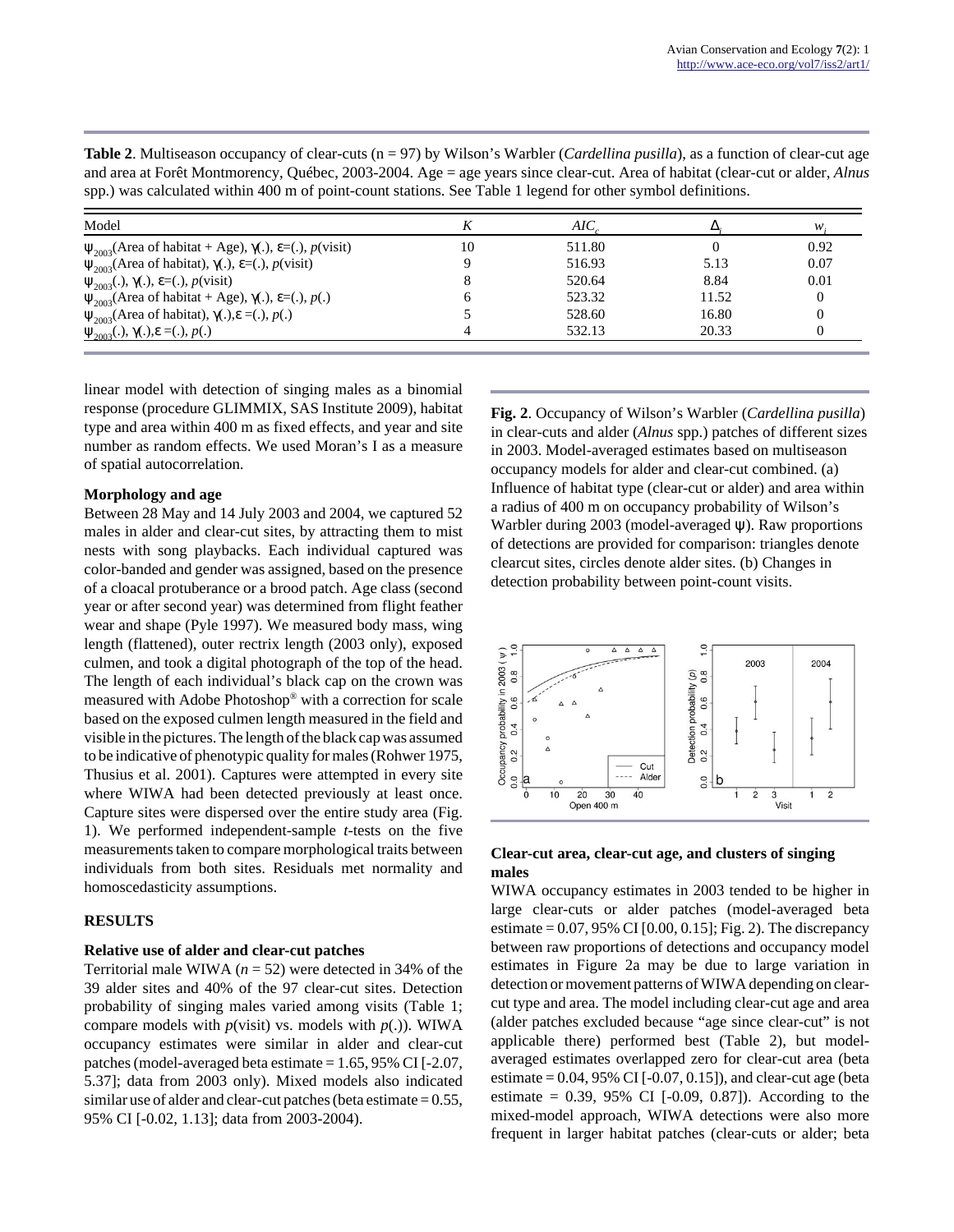| Measurement              | Alder |      | Clear-cut |       |           |    | D       |      |
|--------------------------|-------|------|-----------|-------|-----------|----|---------|------|
|                          | Mean  | SD.  | n         | Mean  | <b>SD</b> | n  |         |      |
| Body mass $(g)$          | 7.30  | 0.12 | 21        | 7.25  | 0.10      | 43 | 0.35    | 0.7  |
| Cap length (mm)          | 14.11 | 0.73 | 14        | 14.61 | 0.43      | 33 | $-0.62$ | 0.5  |
| Cap width (mm)           | 13.62 | 0.62 | 14        | 13.59 | 0.32      | 33 | 0.04    | 0.9  |
| Culmen length (mm)       | 7.92  | 0.09 | 18        | 8.15  | 0.07      | 44 | $-1.81$ | 0.08 |
| Mean rectrix length (mm) | 50.20 | 0.31 | 16        | 50.80 | 0.34      | 27 | $-1.19$ | 0.2  |
| Wing length (mm)         | 54.88 | 0.31 | 21        | 54.43 | 0.28      | 45 | 0.98    | 0.3  |

**Table 3**. Morphology of male Wilson's Warblers (*Cardellina pusilla*) in alder (*Alnus* spp.) and clear-cut habitats at Forêt Montmorency, Québec, 2003-2004. Outer rectrix length is the mean of the two outer rectrices. Data from 2003 only.

estimate  $= 0.05, 95\% \text{ CI}$  [0.03, 0.07]). When only clear-cuts were analyzed, mixed-models showed that WIWA detections were more frequent in larger clear-cuts (beta estimate  $= 0.04$ , 95% CI  $[0.02, 0.06]$ ), and older clear-cuts (beta estimate = 0.12, 95% CI [0.06, 0.18]). Mixed-model residuals for WIWA detection after accounting for habitat type and area were spatially autocorrelated (Fig. 3), particularly at distance lags between 300 and 400 m, indicating that singing WIWA males were spatially clustered independent of the area of habitat around point-count stations.

#### **Morphology and age**

We found no evidence that males occurring in alder sites differed morphologically from those occurring in clear-cuts (Table 3). Thirty-eight percent (5/13) of males caught and aged reliably in alder scrublands were juveniles, born in the previous year. Fifty-two percent (14/27) of males caught and aged reliably in clear-cuts were juveniles. The difference between the two age ratios was not significant ( $c<sup>2</sup> = 0.63$ , df  $= 1, P = 0.4$ .

## **DISCUSSION**

The frequent use of clear-cuts by WIWA contrasts with previous studies suggesting that the species nests in wet scrublands, often surrounded by coniferous woodland (Gauthier and Aubry 1996, Ammon and Gilbert 1999). Several alder sites with apparently suitable vegetation structure were unused, suggesting that saturation of alder habitat was not a likely cause for the use of clear-cuts. One possible reason for regular occurrence of WIWA in clear-cuts is that alders sometimes colonize clear-cuts. Alders were present in ~ 20% of the clear-cuts where WIWA were present (A. Desrochers, *unpublished data*). Thus, alders contributed to the patchy vegetation structure generally found in extensive clear-cuts of the eastern Canadian boreal forest (Courteau 2000, Boucher et al. 2009). In addition to alder patches, recent clear-cuts in the study region are often characterized by mesic soil conditions because of a rise in the water table after clearcutting (Pothier et al. 2003), which may further improve nesting habitat and nest site quality for WIWA, a ground or near-ground nester (Ammon and Gilbert 1999). The extensive **Fig. 3**. Spatial autocorrelation of deviance residuals from a generalized mixed model of Wilson's Warbler (*Cardellina pusilla*) occurrence at Forêt Montmorency, Québec. Warbler detection was treated as a binomial response, with habitat type and area within 400 m as fixed effects, and site and year as random effects. Triangles denote Moran's I values significantly greater than zero.



use of clear-cuts and other nonriparian habitats may be restricted to the eastern subspecies (*C. p. pusilla*), but habitat use should be investigated at a broader geographic portion of the species' range to support this hypothesis. In their review of the effects of silvicultural treatments in the Rockies, Hejl et al. (1995) reported 13 bird species exhibiting a preference for recent (< 10-y-old) clear-cuts vs. older forest stands. However, WIWA appeared to avoid recent clear-cuts in the region surveyed; they were associated with regenerating (10-20-y-old) stands (Hejl et al. 1995).

Studies on territorial migrant bird species report that older individuals tend to take the most suitable territories first, relegating other individuals to alternative sites of lesser potential (Kokko 1999). Data on habitat-specific reproductive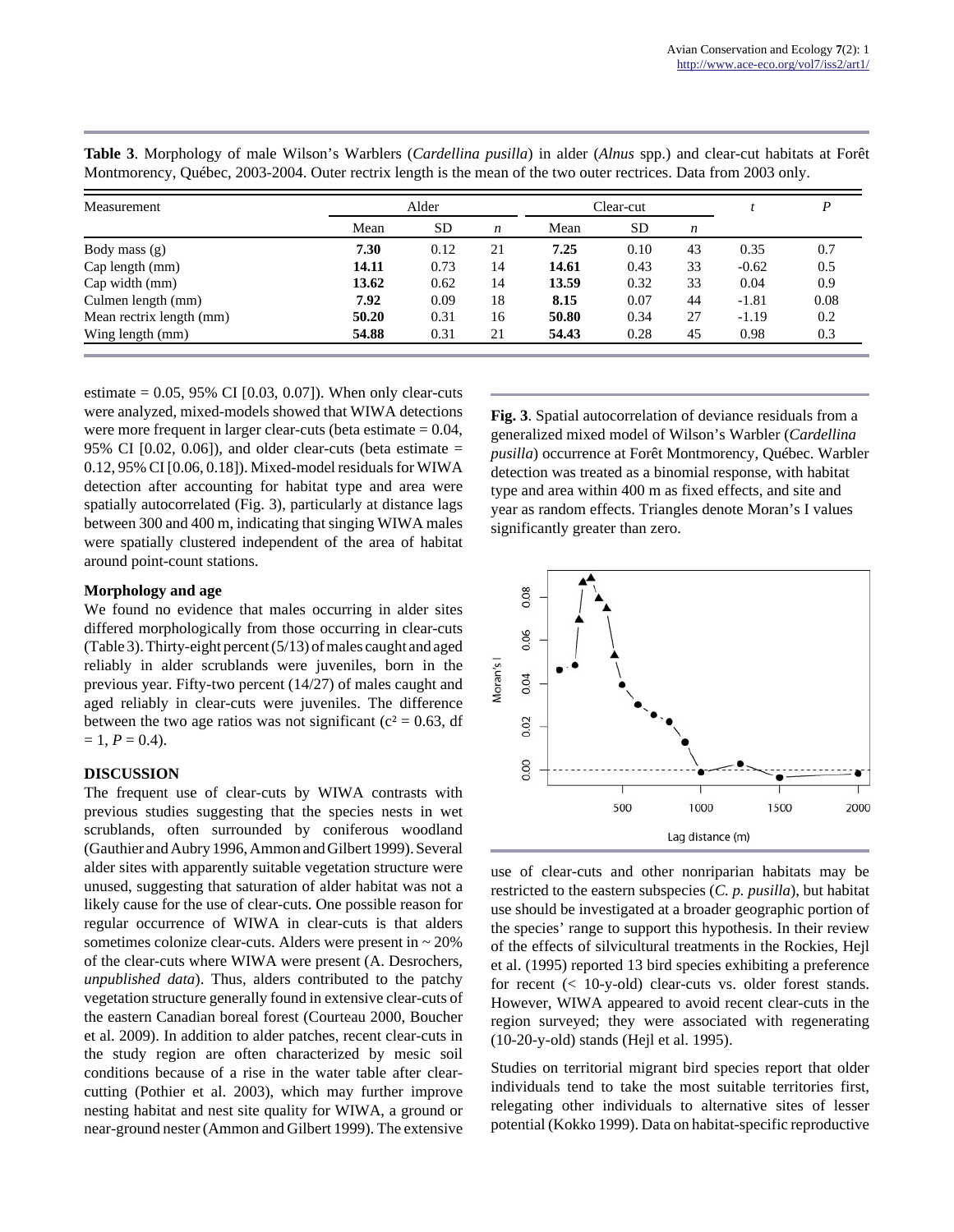success combined with population density are best suited to assess territory quality (Fretwell 1972, Morris 1989). However, morphological traits are often good indicators of resource-holding potential, and sometimes, fitness, even for socially monogamous species (Kölliker et al. 1999). For example, in another parulid species, the Common Yellowthroat (*Geothlypis trichas*), the size of the males' black mask is correlated with their mating success (Thusius et al. 2001). Based on age ratios, body measurements, and black cap size, we have no indication that the resource-holding potential was different between males of alder and clear-cut habitats, contrary to the expectation from an ideal despotic distribution of WIWA territories. However, data on reproduction is needed to come to a reliable conclusion about the relative quality of clear-cut and alder habitats. For now, we can only speculate that the extensive use of clear-cuts by WIWA favors them by providing additional, although transient, habitat, as is the case for other songbirds (Hunter et al. 2001). Consistently with this hypothesis, Drapeau et al. (2000) reported a greater occurrence of WIWA in industrial (vs. unmanaged) forests of Abitibi, Québec.

In addition to often establishing their territories in clear-cuts, WIWA tended to be associated with large, open areas consisting mostly of clear-cuts and alders. Area sensitivity has been reported for the species, but only in its wintering range, where WIWA appear to prefer large, closed, mature forests, i.e., its local wintering habitat, to small ones (Graham and Blake 2001). To our knowledge, this is the first evidence of area sensitivity for breeding WIWA, adding this species to an already long list of area-sensitive songbirds in eastern North America (e.g., 32 of 35 species investigated in Desrochers et al. 2010). Thus, WIWA not only respond favorably to clearcuts, but may even benefit from larger clear-cut areas, at least up to 100 ha. Larger patches of habitat may benefit WIWA by providing opportunities for the establishment of territory clusters (Bourque and Desrochers 2006) and facilitating the exchange of 'public information,' i.e., information about nesting success available to neighbors (Nocera et al. 2009 and references therein). Indeed, WIWA occurrence was strongly clustered, independent of habitat type and size. Furthermore, the spatial scale at which spatial autocorrelation was highest corresponds to the size of territorial neighborhoods, given the reported territory size for this species (range  $0.06 - 2.0$  ha; Ammon and Gilbert 1999). Clustered breeding appears to be more common than previously thought in songbirds (Ahlering and Faaborg 2006) and has recently been documented in congeneric Hooded Warblers (*Setophaga citrina*; Melles et al. 2009). Interestingly, the latter study found spatial clustering of nests at scales highly similar to those of the present study (240-420 m).

WIWA have been declining for decades (-2.1% annually since 1966), not only as a whole, but also in the eastern and Québec Breeding Bird Survey (BBS) regions (-2.3% and -5.0% respectively; Sauer et al. 2011). BBS estimates for WIWA may be questionable given that most of them breed north of most BBS routes. However, none of the trends shown here were classified as having deficiencies because of low sample sizes, and each trend shown here was significantly different from zero (with  $\alpha = 0.05$ ). Given the continued large-scale forest management in boreal eastern Canada (Imbeau et al. 2001), the frequent use of large clear-cuts by breeding WIWA is inconsistent with the idea that habitat loss in the breeding ground would be responsible for the decline of the species. Furthermore, boreal forest management does not usually impact riparian alder, and much of the species' breeding range occurs north of the northern edge of managed forests. In the much less expansive wintering grounds of Central America, WIWA occur in a variety of habitats (Ammon and Gilbert 1999) but prefer mature (Graham and Blake 2001) and moist tropical forests (Lynch 1989) in areas where its habitat use has been studied in detail. Thus, it is likely that phenomena occurring in Central America, such as forest habitat loss (Achard et al. 2002), play a major role in the species' decline, as appears to be the case for other parulid species (Rappole and McDonald 1994, Rappole et al. 2003). Additionally, high mortality during migration as found in other parulids (Sillett and Holmes 2002), may contribute to the long-term dynamics of WIWA.

Modeling songbird habitat use has become a highly sophisticated exercise, with recent advances allowing ways to disentangle detection problems from measures of habitat use or occupancy by a species (Mazerolle et al. 2005, MacKenzie et al. 2006). Songbirds often leave their territories (Kleven et al. 2006, Churchill and Hannon 2010), thus violations of the closure assumption, namely that occupancy remains unchanged throughout the sampling period (MacKenzie et al. 2006, Kendall and White 2009) were likely in this study. However, on the other hand, our results based on logistic regression probably suffered from imperfect detection. Occupancy modeling and mixed-model approaches both have caveats, and may lead to very different results. Thus, as long as the distinction between availability and detectability remains unresolved, those two approaches may provide complementary information on a species' distribution among habitats and bounds for parameter estimates, when detectability is high. In the present study, we were fortunate enough to obtain similar results from logistic and occupancy methods, thus adding strength to our inferences.

# **CONCLUSION**

Together, our results suggest that clear-cuts and alder patches, especially large ones, offer comparable opportunities for breeding WIWA. Our results are not consistent with the idea that clear-cutting in the boreal forest is a cause for the decline in WIWA populations. Of course, we need similar work in other parts of the northern boreal end of the species' range, as well as information on reproductive success in clear-cut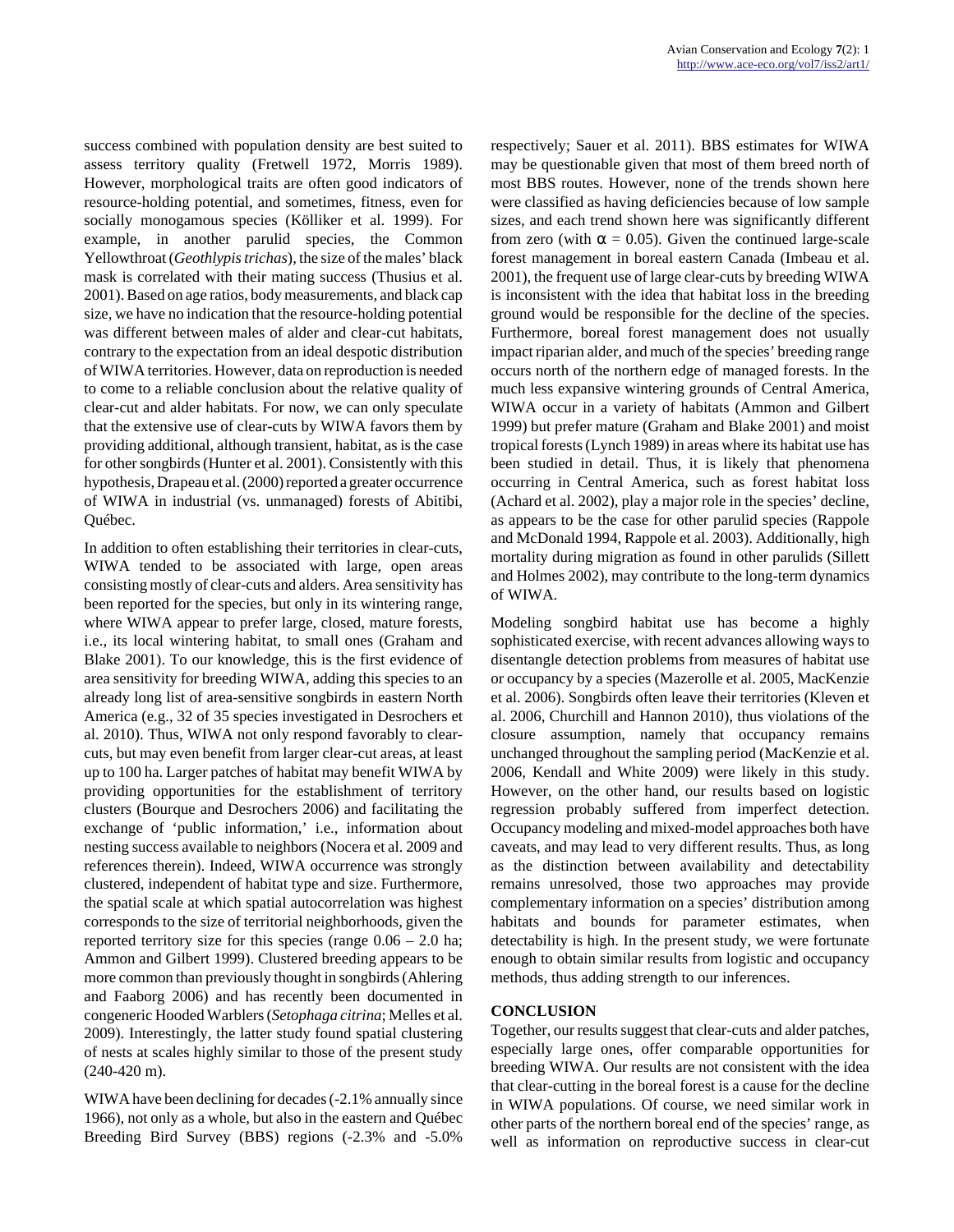habitats, to further evaluate the impact of clear-cutting. Ongoing work at the Forêt Montmorency (A. Corbani, *unpublished data*) suggests that nesting success of songbirds in recent clear-cuts is as high as elsewhere in the landscape. The present state of knowledge indicates that work on the winter habitat and migration itineraries of the species may be more likely to provide explanations for the species' decline.

*Responses to this article can be read online at: <http://www.ace-eco.org/vol7/iss2/art1/responses/>*

### **Acknowledgments:**

*We thank J. Bourque, M.-H. Dickey, and A. Lalis for help in collecting data in the field. We thank anonymous reviewers for their insightful comments on previous drafts of the manuscript. All Forêt Montmorency staff provided great support for site access and logistics of field work. This work was conducted with banding permit # 10620 (Canadian Wildlife Service) and was funded by FQRNT (Quebec) and NSERC (Canada).*

# **LITERATURE CITED**

Achard, F., H. D. Eva, H.-J. Stibig, P. Mayaux, J. Gallego, T. Richards, and J.-P. Malingreau. 2002. Determination of deforestation rates of the world's humid tropical forests. *Science* 297:999-1002.<http://dx.doi.org/10.1126/science.1070656>

Ahlering, M. A., and J. Faaborg. 2006. Avian habitat management meets conspecific attraction: if you build it, will they come? *Auk* 123:301-312. [http://dx.doi.org/10.1642/0004](http://dx.doi.org/10.1642/0004-8038(2006)123[301:AHMMCA]2.0.CO;2) [-8038\(2006\)123\[301:AHMMCA\]2.0.CO;2](http://dx.doi.org/10.1642/0004-8038(2006)123[301:AHMMCA]2.0.CO;2)

Ammon, E. M., and W. M. Gilbert. 1999. Wilson's Warbler (*Cardellina pusilla*). *In* A. Poole, editor. *The birds of North America online*. Cornell Lab of Ornithology, Ithaca, New York, USA. [online] URL: [http://bna.birds.cornell.edu/bna/sp](http://bna.birds.cornell.edu/bna/species/478) [ecies/478](http://bna.birds.cornell.edu/bna/species/478)

Beauchesne, P., P. Larue, L. Bélanger, and J. Huot. 1991. Effets de coupes de dimensions restreintes sur l'abondance des populations d'oiseaux nicheurs en milieu boréal. *Forestry Chronicle* 67:397-402.

Boucher, Y., D. Arseneault, L. Sirois, and L. Blais. 2009. Logging pattern and landscape changes over the last century at the boreal and deciduous forest transition in Eastern Canada. *Landscape Ecology* 24:171-184. [http://dx.doi.org/10.1007/s1](http://dx.doi.org/10.1007/s10980-008-9294-8) [0980-008-9294-8](http://dx.doi.org/10.1007/s10980-008-9294-8)

Bourque, J., and A. Desrochers. 2006. Spatial aggregation of forest songbird territories and possible implications for areasensitivity. *Avian Conservation and Ecology* 1(2): 3. [online] URL:<http://www.ace-eco.org/vol1/iss2/art3/>

Brooks, R. T. 2003. Abundance, distribution, trends, and ownership patterns of early-successional forests in the northeastern United States. *Forest Ecology and Management* 185:65-74. [http://dx.doi.org/10.1016/S0378-1127\(03\)00246-9](http://dx.doi.org/10.1016/S0378-1127(03)00246-9)

Burnham, K. P., and D. R. Anderson. 2002. *Model selection and inference: a practical information-theoretic approach*. Second edition. Springer-Verlag, New York, New York, USA.

Churchill, J. L., and S. J. Hannon. 2010. Off-territory movement of male American Redstarts (*Setophaga ruticilla*) in a fragmented agricultural landscape is related to song rate, mating status and access to females. *Journal of Ornithology* 151:33-44.<http://dx.doi.org/10.1007/s10336-009-0419-x>

Clegg, S. M., J. F. Kelly, M. Kimura, and T. B. Smith. 2003. Combining genetic markers and stable isotopes to reveal population connectivity and migration patterns in a Neotropical migrant, Wilson's warbler (*Wilsonia pusilla*). *Molecular Ecology* 12:819-830. [http://dx.doi.org/10.1046/j.1](http://dx.doi.org/10.1046/j.1365-294X.2003.01757.x) [365-294X.2003.01757.x](http://dx.doi.org/10.1046/j.1365-294X.2003.01757.x)

Courteau, M. 2000. *Évaluation de l'hétérogénéité des coupes forestières à l'aide d'outils géomatiques.* Thesis. Université Laval, Québec, Québec, Canada.

Crête, M., B. Drolet, J. Huot, M.-J. Fortin, and G. J. Doucet. 1995. Chronoséquence après feu de la diversité de mammifères et d'oiseaux au nord de la forêt boréale québécoise. *Canadian Journal of Forest Research* 25:1509-1518.<http://dx.doi.org/10.1139/x95-164>

de Bellefeuille, S., L. Bélanger, J. Huot, and A. Cimon. 2001. Clear-cutting and regeneration practices in Quebec boreal balsam fir forest: effects on snowshoe hare. *Canadian Journal of Forest Research* 31:41-51. <http://dx.doi.org/10.1139/x00-140>

Desrochers, A., C. Renaud, W. M. Hochachka, and M. Cadman. 2010. Area-sensitivity by forest songbirds: theoretical and practical implications of scale-dependency. *Ecography* 33:921-931. [http://dx.doi.org/10.1111/j.1600-058](http://dx.doi.org/10.1111/j.1600-0587.2009.06061.x) [7.2009.06061.x](http://dx.doi.org/10.1111/j.1600-0587.2009.06061.x)

Drapeau, P., A. Leduc, J.-F. Giroux, J.-P. L. Savard, Y. Bergeron, and W. L. Vickery. 2000. Landscape-scale disturbances and changes in bird communities of boreal mixed-wood forests. *Ecological Monographs* 70:423-444. [http://dx.doi.org/10.1890/0012-9615\(2000\)070\[0423:LSDACI\]](http://dx.doi.org/10.1890/0012-9615(2000)070[0423:LSDACI]2.0.CO;2) [2.0.CO;2](http://dx.doi.org/10.1890/0012-9615(2000)070[0423:LSDACI]2.0.CO;2)

Environmental Systems Research Institute (ESRI). 2008. *ArcGIS®* 9.3. ESRI Inc., Redlands, California, USA.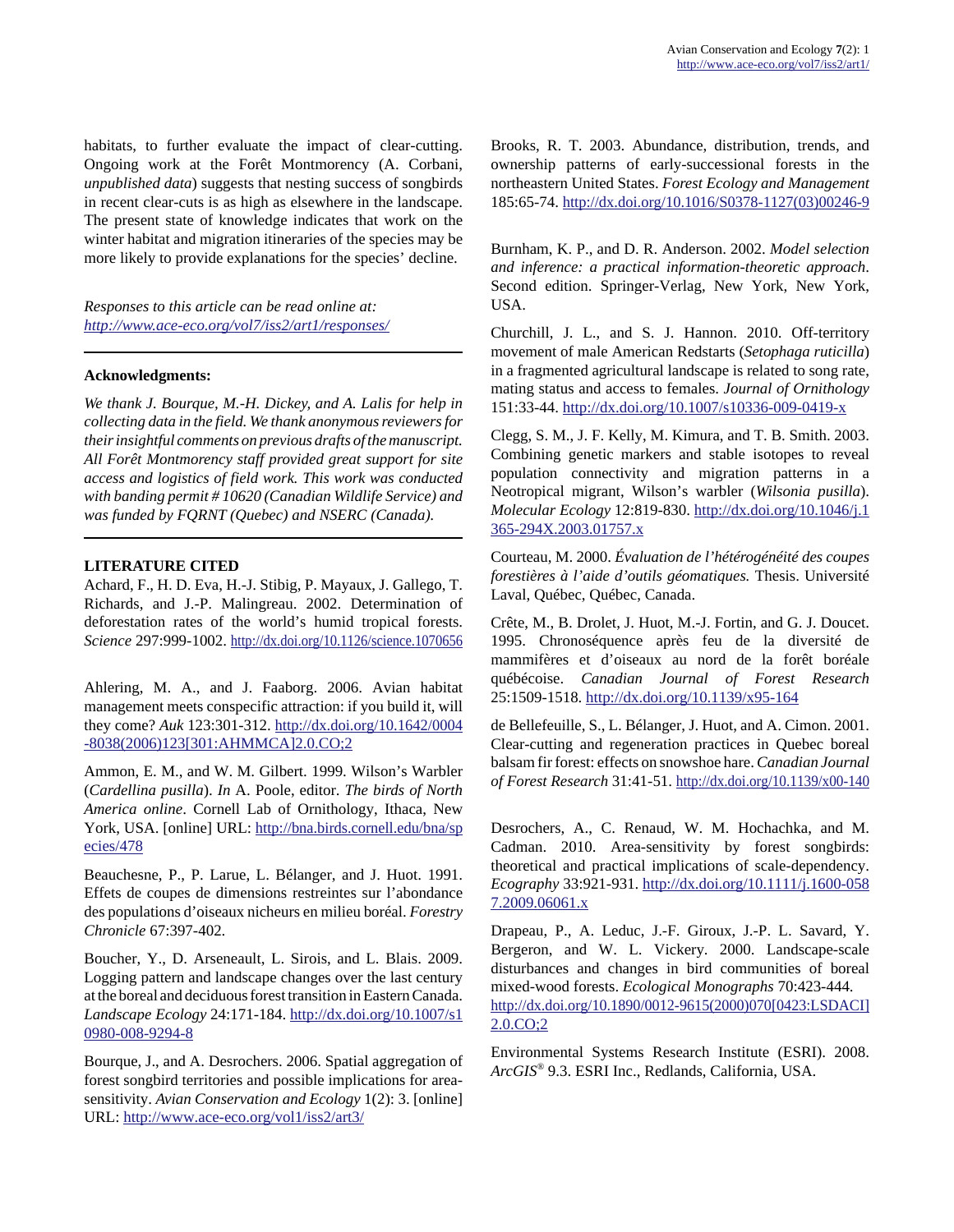Fiske, I., R. B. Chandler, and A. Royle. 2011. *Unmarked: models for data from unmarked animals.* R package version 0.9-0. [online] URL: [http://CRAN.R-project.org/package=un](http://CRAN.R-project.org/package=unmarked) [marked](http://CRAN.R-project.org/package=unmarked)

Fretwell, S. D. 1972. *Populations in a seasonal environment*. Princeton University Press, Princeton, New Jersey, USA.

Gauthier, J., and Y. Aubry, editors. 1996. *The breeding birds of Québec: atlas of the breeding birds of southern Québec*. Association Québécoise des Groupes d'Ornithologues, Province of Québec Society for the Protection of Birds, Canadian Wildlife Service, Environnement Canada (Québec region), Montréal, Québec, Canada.

Graham, C. H., and J. G. Blake. 2001. Influence of patch- and landscape-level factors on bird assemblages in a fragmented tropical landscape. *Ecological Applications* 11:1709-1721. [http://dx.doi.org/10.1890/1051-0761\(2001\)011\[1709:IOPALL\]](http://dx.doi.org/10.1890/1051-0761(2001)011[1709:IOPALL]2.0.CO;2) [2.0.CO;2](http://dx.doi.org/10.1890/1051-0761(2001)011[1709:IOPALL]2.0.CO;2)

Hejl, S. J., R. L. Hutto, C. R. Preston, and D. M. Finch. 1995. Effects of silvicultural treatments in the Rocky Mountains. Pages 220-244 *in* T. E. Martin and D. M. Finch, editors. *Ecology and management of neotropical migratory birds*. Oxford University Press, New York, New York, USA.

Hines, J. E. 2006. *PRESENCE version 3.1: Software to estimate patch occupancy and related parameters.* USGS Patuxent Wildlife Reasearch Center, Laurel, Maryland, USA. [online] URL: [http://www.mbr-pwrc.usgs.gov/software/presence.](http://www.mbr-pwrc.usgs.gov/software/presence.html) [html](http://www.mbr-pwrc.usgs.gov/software/presence.html)

Hines, J. E., J. D. Nichols, J. A. Royle, D. I. MacKenzie, A. M. Gopalaswamy, N. S. Kumar, and K. U. Karanth. 2010. Tigers on trails: occupancy modeling for cluster sampling. *Ecology* 20:1456-1466.

Hunter, W. C., D. A. Buehler, R. A. Canterbury, J. L. Confer, and P. B. Hamel. 2001. Conservation of disturbancedependent birds in eastern North America. *Wildlife Society Bulletin* 29(2):440-455.

Ihaka, R., and R. Gentleman. 1996. R: a language for data analysis and graphics. *Journal of Computational and Graphical Statistics* 5:299-314.

Imbeau, L., M. Mönkkönen, and A. Desrochers. 2001. Longterm effects of forestry on birds of the eastern Canadian boreal forests: a comparison with Fennoscandia. *Conservation Biology* 15:1151-1162. [http://dx.doi.org/10.1046/j.1523-1739](http://dx.doi.org/10.1046/j.1523-1739.2001.0150041151.x) [.2001.0150041151.x](http://dx.doi.org/10.1046/j.1523-1739.2001.0150041151.x)

Imbeau, L., J.-P. L. Savard, and R. Gagnon. 1999. Comparing bird assemblages in successional black spruce stands originating from fire and logging. *Canadian Journal of Zoology* 77:1850-1860.

Kendall, W. L., and G. C. White. 2009. A cautionary note on substituting spatial subunits for repeated temporal sampling in studies of site occupancy. *Journal of Applied Ecology* 46:1182-1188.

Kimura, M., S. M. Clegg, I. J. Lovette, K. R. Holder, D. J. Girman, B. Milá, S. P. Wade, and T. B. Smith. 2002. Phylogeographical approaches to assessing demographic connectivity between breeding and overwintering regions in a neartic-neotropical warbler (*Wilsonia pusilla*). *Molecular Ecology* 11:1605-1616. [http://dx.doi.org/10.1046/j.1365-294](http://dx.doi.org/10.1046/j.1365-294X.2002.01551.x) [X.2002.01551.x](http://dx.doi.org/10.1046/j.1365-294X.2002.01551.x)

Kleven, O., G. Marthinsen, and J. T. Lifjeld. 2006. Male extraterritorial forays, age and paternity in the socially monogamous Reed Bunting (*Emberiza schoeniclus*). *Journal of Ornithology* 147:468-473. [http://dx.doi.org/10.1007/s1033](http://dx.doi.org/10.1007/s10336-005-0039-z) [6-005-0039-z](http://dx.doi.org/10.1007/s10336-005-0039-z)

Kokko, H. 1999. Competition for early arrival in migratory birds. *Journal of Animal Ecology* 68:940-950. [http://dx.doi.o](http://dx.doi.org/10.1046/j.1365-2656.1999.00343.x) [rg/10.1046/j.1365-2656.1999.00343.x](http://dx.doi.org/10.1046/j.1365-2656.1999.00343.x)

Kölliker, M., P. Heeb, I. Werner, A. C. Mateman, C. M. Lessells, and H. Richner. 1999. Offspring sex ratio is related to male body size in the Great Tit (*Parus major*). *Behavioral Ecology* 10:68-72.<http://dx.doi.org/10.1093/beheco/10.1.68>

Lynch, J. F. 1989. Distribution of overwintering nearctic migrants in the Yucatan Peninsula, I: general patterns of occurrence. *Condor* 91:515-544. [http://dx.doi.org/10.2307/13](http://dx.doi.org/10.2307/1368104) [68104](http://dx.doi.org/10.2307/1368104)

MacKenzie, D. I., and L. L. Bailey. 2004. Assessing the fit of site-occupancy models. *Journal of Agricultural, Biological, and Environmental Statistics* 9:300-318. [http://dx.doi.org/10.](http://dx.doi.org/10.1198/108571104X3361) [1198/108571104X3361](http://dx.doi.org/10.1198/108571104X3361)

MacKenzie, D. I., J. D. Nichols, J. E. Hines, M. G. Knutson, and A. B. Franklin. 2003. Estimating site occupancy, colonization, and local extinction when a species is detected imperfectly. *Ecology* 84:2200-2207. [http://dx.doi.org/10.1890](http://dx.doi.org/10.1890/02-3090) [/02-3090](http://dx.doi.org/10.1890/02-3090)

MacKenzie, D. I., J. D. Nichols, J. A. Royle, K. H. Pollock, L. L. Bailey, and J. E. Hines. 2006. *Occupancy estimation and modeling: inferring patterns and dynamics of species occurrence*. Academic Press, New York, New York, USA.

Mazerolle, M. J. 2011. *AICcmodavg: model selection and multimodel inference based on (Q)AIC(c).* R package version 1.16. [online] URL: [http://CRAN.R-project.org/package=AIC](http://CRAN.R-project.org/package=AICcmodavg) [cmodavg](http://CRAN.R-project.org/package=AICcmodavg)

Mazerolle, M. J., A. Desrochers, and L. Rochefort. 2005. Landscape characteristics influence pond occupancy by frogs after accounting for detectability. *Ecological Applications* 15:824-834.<http://dx.doi.org/10.1890/04-0502>

Melles, S. J., D. Badzinski, M.-J. Fortin, F. Csillag, and K. Lindsay. 2009. Disentangling habitat and social drivers of